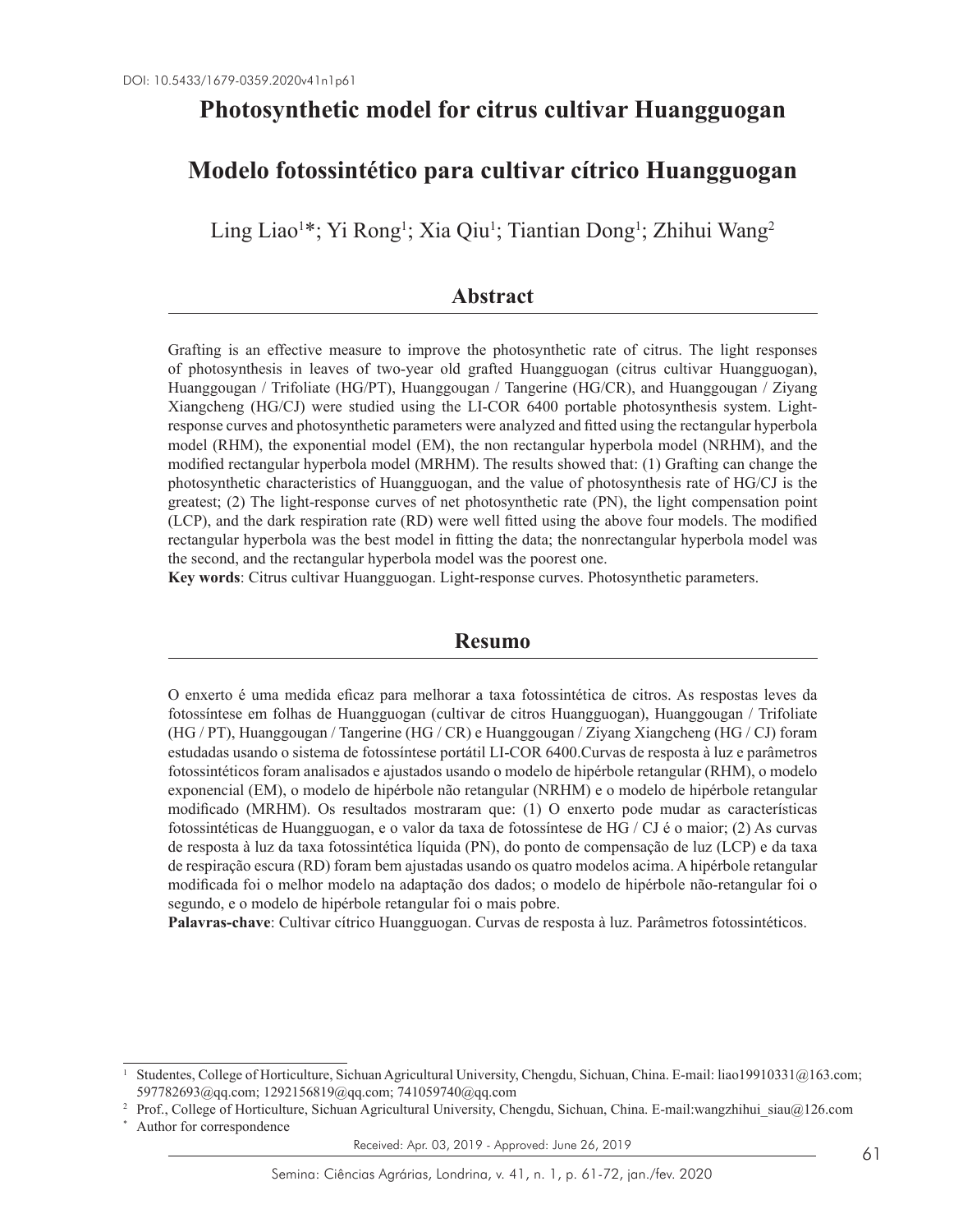## **Introduction**

Citrus is one of the most economically important fruits worldwide (Xie, Pan, Zhang, Ma, He, Zheng, & Ma, 2017). It is grown commercially in over 138 countries and ranks as the top fruit crop in world production. Huangguogan(Citrus reticulata-*Citrus sinensis*) is a new late maturing, high-yield, and seedless citrus hybrid produced by crossing orange and tangerine. It is mainly cultivated in dryhot valley regions of southwest China (Liao, Cao, Rong, & Wang*,*2016).

Oxygenic photosynthesis is a process by which plants, algae, and cyanobacteria use energy from sunlight to produce sugar and to release oxygen (Blankenship, 2002; Govindjee & Krogmann, 2004). It is critical for support of life systems on the Earth and it is influenced by many factors, including temperature, carbon dioxide concentration, light intensity, rootstocks, and so on. Photosynthetic efficiency is a critical factor in plant productivity and crop yield (Peng, 2000). Rootstocks play central roles in the light reaction of the photosynthetic process of plants by influencing the leaf structure and leaf pigment content. Grafting superior, commercial cultivars onto rootstocks is a promising tool for improving the efficiency of photosynthesis in production and improving the fruit quality (Georgiou, 2002; Forner-Giner, Alcaide, Primo-Millo, & Fomer*,* 2003; Bassal, 2009; Castle, Baldwin, & Muraro, 2010). Morinaga and Ikeda (1990) suggested that the leaf photosynthetic rate and product distribution differ among rootstocks, and scion behavior is probably influenced by rootstock-induced effects on leaf gas exchange (González-Mas, Llosa, & Quijano, 2009; Rodríguez-Gami, Intrigliolo, Primo-Millo & Forner-Giner, 2010). Each plant species has its own optimal light intensity range, soil conditions, and other environmental needs for photosynthesis, Studies of the light response of plant photosynthesis under different rootstocks conditions can help to understand the photo-physiological characteristics of different grafted combination, reveal quantitative

relationships between these characteristics and grafted combination, and give guidance in plant production processes, such as selection of good quality rootstocks and suitable cultivation conditions.

 Light-response models investigate the relationship between  $P_N$  and PAR, measuring  $P_N$  and fitting these data to a model is important to understand photosynthesis (Robert, Mark, & John, 1984). It allows to determine the main photosynthetic parameters, such as light saturation point (LSP), light-saturated net photosynthetic rate  $(P_{N_{\text{max}}}$ ), light compensation point (LCP), dark respiration rate (RD ), and apparent quantum yield (AQY) can be estimated by drawing light response curves of photosynthesis (Webb, Newton, & Start, 1974; Ye, 2010; Lang, Wang, Zhang, & Zhao, 2013). Thus, the commonly used models include the rectangular hyperbola model (RHM) (Baly, 1935), the nonrectangular hyperbola model (NRHM) (Thornley, 1976), the exponential model (EM) (Bassman & Zwier, 1991), and the modified rectangular hyperbola model (MRHM) (Ye, 2007), all of which have certain advantages and disadvantages (Duan & Zhang, 2009; Lang et al., 2013). Researchers have applied these models for pamiricus bean (Wang, Yang, Du, Hu, Zhao, & Mao, 2009), tobacco (Zhong, Zhang, Hu, & Zhu, 2012), winter wheat (Ye & Yu, 2008), zizyphus jujube (Xia, Zhang, Wang, & Zhang, 2014), armeniaca sibirica (Wu, Zhang, Pei, Xu, & Fang, 2013) and other kinds of plant photosynthesis light response curve fitting, and achieved good results. But these models are not clear if their advantages still hold when applied to citrus plants under different rootstocks conditions. In this research, we used two-year-old potted seedlings of three combinations of grafted plants, Huanggougan/Trifoliate (HG/PT), Huanggougan/ Tangerine (HG/CR), and Huanggougan/Ziyang Xiangcheng (HG/CJ) to examine the light responses of  $P_{N}$ . We analyzed the photosynthetic curves and main parameters and fitted them using the RHM, the EM, the NRHM, and the MRHM. Our objectives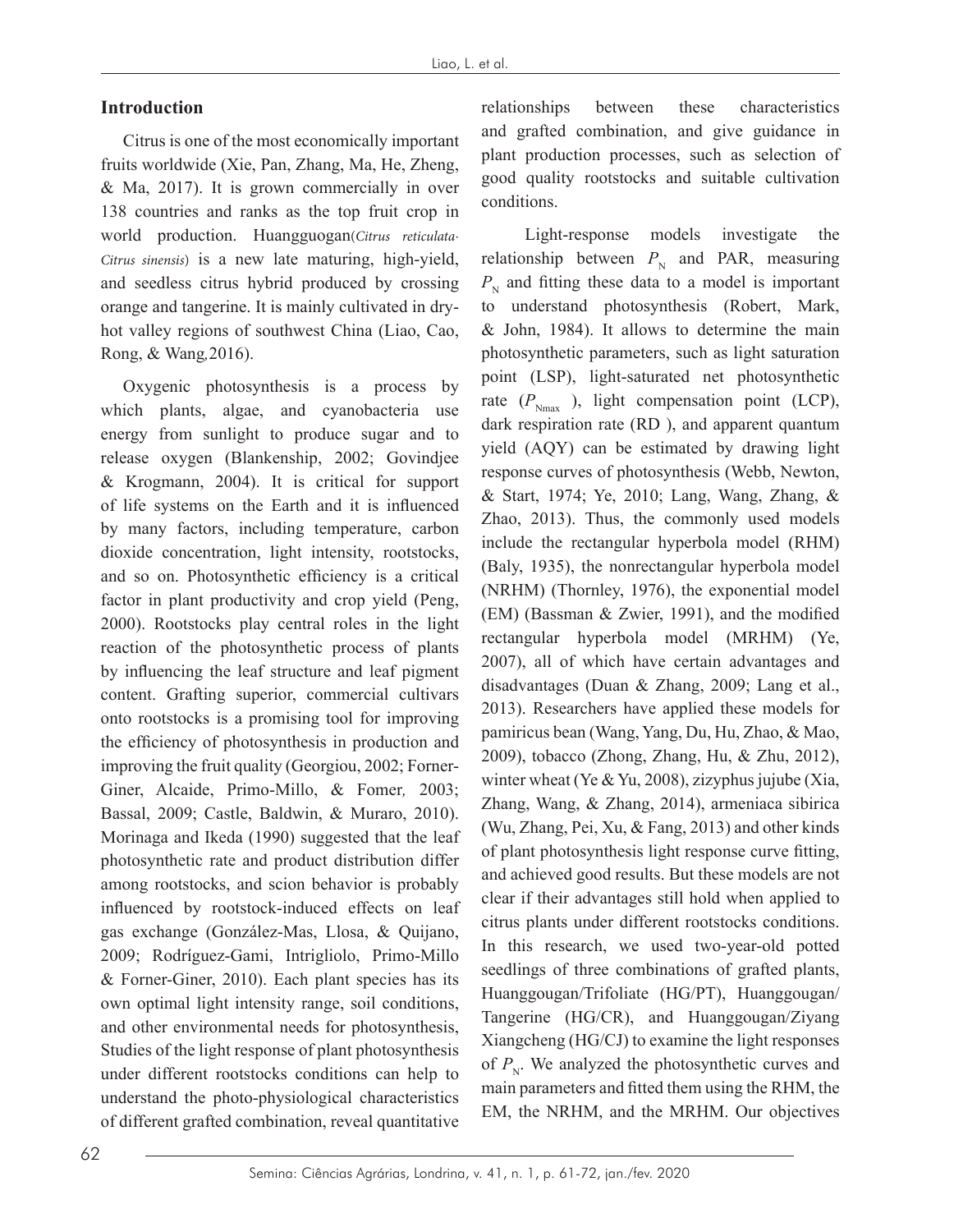were to characterize the relationship between photosynthesis and rootstocks, to study the ability of these models to simulate the light response of photosynthesis under different citrus rootstocks conditions, and to gain further understanding of the photo-physiological characteristics of these grafted plants. Our results could also provide guidance for the cultivation of Huangguogan in dry-hot valley regions and for the selection of optimal light response models for cirtus trees under different rootstocks conditions.

#### **Materials and Methods**

**Study area:** Our experiment was carried out in 2017, the experimental site was located in Pomology and Olericulture Research Institute of Sichuan Agricultural University, Chengdu, Sichuan Province, China. The altitude is 508 m, the average annual precipitation is 966.1 mm, and the average relative humidity is 84%.

**Experimental seedling selection**: Two-yearold of grafted Huangguogan were selected for experiments. The rootstocks included trifoliate [*Poncirus trifoliata* (L.) Raf; HG/PT], tangerine (*Citrus reticulata* Blanco; HG/CR), and Ziyang Xiangcheng [*Citrus junos* (Sieb.) Tanaka; HG/CJ]. In April 2016, we selected 6 healthy seedlings with relatively uniform plant height and basal diameter for each grafted combination from the local nursery of the Huangguogan Demonstration Garden. Each seedling was planted in a in a pot (0.5m deep with a radius of 0.3 m). The trees were raised using standard cultural practices, including fertilization, watering, pest control, and so on. 3 best-growing plants of each grafted combination were selected for the experiments after 360 days.

**Measurement of photosynthesis:**  $P_N$  were measured in 5 fully developed, mature leaves from the center of each plant in response to light. The same leaf was measured 3 times. This was performed using a portable photosynthesis system (LI-COR 6400, LI-COR Inc., Lincoln, NE, USA)

between 9:00-11:30h on the same days. During each measurement,  $CO<sub>2</sub>$  concentration was maintained at 395±5.0 ppm, air temperature at 26-29 ºC, and relative humidity at  $67\pm3.0\%$ . For every observation, PAR was controlled at 2,300; 2,000; 1,800; 1,600; 1,400; 1,200; 1,000; 800, 600,400, 200, 150, 100, 75,50, and 0  $\mu$ mol·m<sup>-2</sup>·s<sup>-1</sup>, with an interval of 120s by LI-COR LED (LI-COR Inc., Lincoln, NE, USA) irradiation source.

**Data processing:** We analyzed the photosynthetic parameters data under different rootstocks conditions. By drawing the photosynthetic light response curves  $(P_N - PAR$  curves) for three grafted combinations using Microsoft Excel 2013, LSP,  $P_{N_{\text{max}}}$  (J. Chen, Zhang, Zhang & Wang, 2008; Xia, Zhang, Zhang, & Li, 2009), LCP (PAR when  $P_N = 0$ ), and RD ( $P_N$  when  $PAR = 0$ ) were obtained. At the same time, the AQY was calculated using the linear regression method of the P<sub>N</sub>-PAR curve under PAR  $\leq 200 \mu$ mol·m<sup>-2</sup>·s<sup>-1</sup> (Xia et al., 2009; Xu, 2002). These photosynthetic parameters were considered the measured values and they were used to compare with the fitted values obtained using the following models.

**Nonlinear fitting of light-response models:**  Using the SPSS 18.0 for Windows (SPSS, Chicago, USA), light-response curves and photosynthetic parameters were analyzed statistically and fitted nonlinearly using four models: the RHM, the NRHM, the EM, and the MRHM. The initial values used in the models were (1)  $\alpha = 0.06$ , RD = 1.0 for both RHM and EM; (2)  $\alpha = 0.06$ , RD = 0.5, $k = 0.5$ for the NRHM; (3) α = 0.06, β= 0.002, γ = 0.01, RD = 1.0 for the MRHM (Ye, 2010; Ye & Yu, 2008; Ye & Gao, 2008; Ye & Wang, 2009). For all models, the initial value of  $P_{N_{\text{max}}}$  was set to be the integral part of the measured light-saturated net photosynthetic rate.

### *Rectangular hyperbola model*

The rectangular hyperbola model (Baly, 1935) was expressed as follows:

$$
P_{\rm n} = \frac{\alpha I P_{\rm n\,max}}{\alpha I + P_{\rm n\,max}} - R_{\rm d} \tag{1}
$$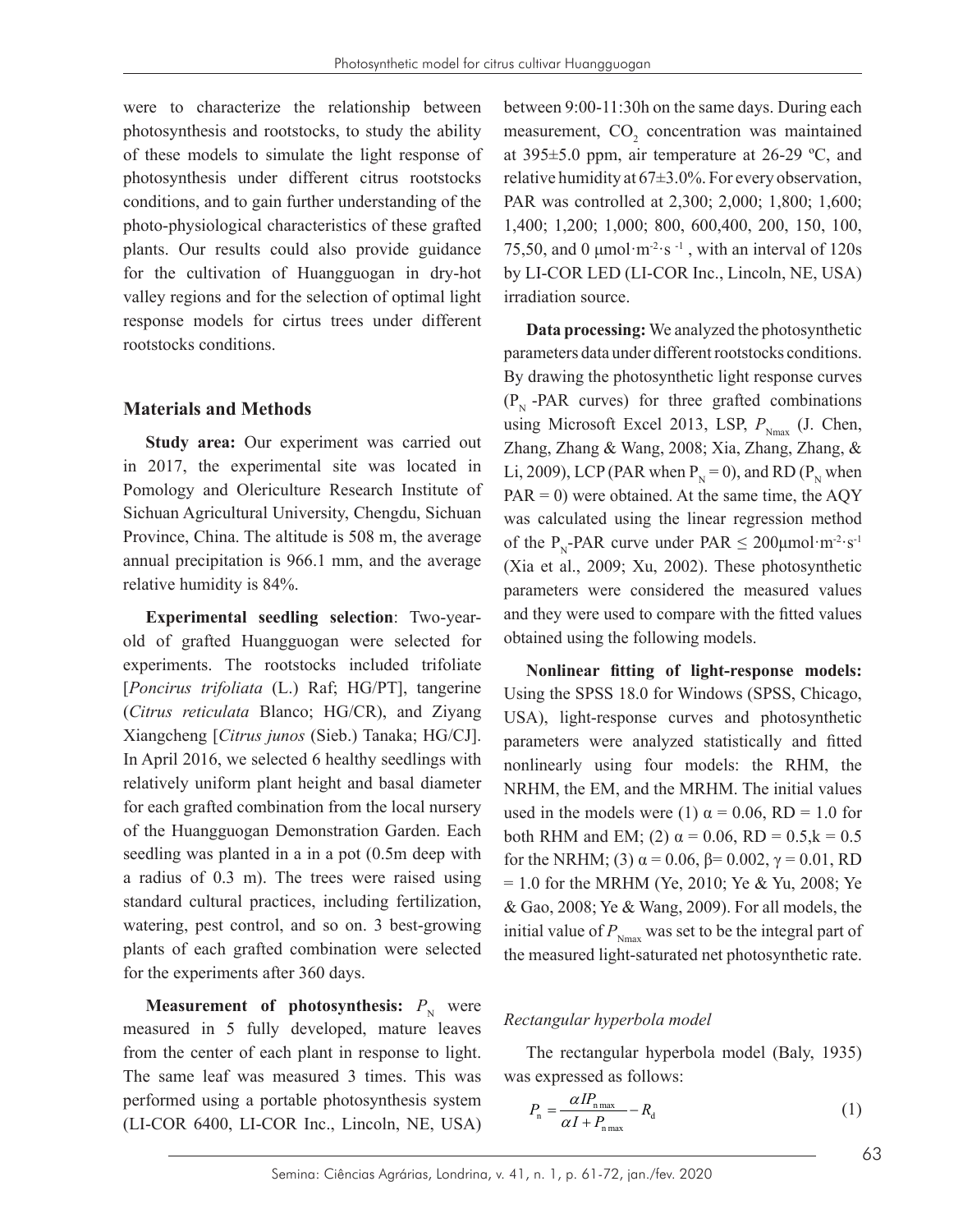where  $P_n$  was the net photosynthetic rate, *I* was the photosynthetic active radiation intensity; α was the initial quantum yield. and  $P_{n<sub>max</sub>}$  was the maximum net photosynthetic rate.

### *Nonrectangular hyperbola model*

The Nonrectangular hyperbola model (Thornley, 1976) was expressed as follows:

$$
P_{\rm n} = \frac{\alpha I + P_{\rm n\,max} - \sqrt{(\alpha I + P_{\rm n\,max})^2 - 4\theta \alpha I P_{\rm n\,max}}}{2\theta} - R_{\rm d}
$$
 (2)

where  $P_{n}$  is the total photosynthetic rate;  $\theta$  (0  $\leq \theta \leq 1$ ) is the curvilinear angle of the nonrectangular hyperbola; and  $\alpha$ ; I, and  $P_{nnax}$  are as described above.

#### *Exponential model*

The Exponential model (Bassman & Zwier, 1991) was expressed as follows:

$$
P_{\rm n} = P_{\rm max} \left( 1 - e^{-\alpha I / P_{\rm max}} \right) - R_{\rm d} \tag{3}
$$

where  $\alpha$ ; *I*;  $P_{\text{max}}$ ;  $P_{\text{n}}$ , and Rd were as described above.

#### *The modified rectangular hyperbola model*

The modified rectangular hyperbola model (Ye, 2007) was expressed by:

$$
P_{\rm n} = \alpha_{\rm p} \frac{1 - \beta_{\rm p} I}{1 + \gamma_{\rm p} I} I - R_{\rm d},\tag{4}
$$

where  $\alpha$ ,  $\beta$ , and  $\gamma$  were coefficients that were independent of *I* (Ye, 2007). All the other parameters were as described above. If  $\beta = 0$ ,  $\gamma = \alpha / P_{\text{max}}$ , the formula (4) equals formula (1).

#### **Results**

**Light response of**  $P_{\text{N}}$ **: The light response** of  $P_{N}$  to PAR could be divided into three stages (Figure 1), the three stages showed similar patterns of the response regardless of rootstocks for all three grafted combinations, and for different combination, the change scope of the response amplitude is different. In the first stage, where PAR  $\leq$  200µmol·m<sup>-2</sup>·s <sup>-1</sup>,  $P_{\text{N}}$  increased linearly as PAR increased, indicating that PAR was the key factor influencing photosynthesis in this PAR range; In the second stage, where  $400 \mu$ mol·m<sup>-2</sup>·s  $-1 \leq$  PAR  $\leq$ 1400μmol·m<sup>-2</sup>·s<sup>-1</sup>, the increase of  $P<sub>N</sub>$  slowed down because of possible influence by several other factors, such as temperature,  $CO<sub>2</sub>$  concentration, and leaf characteristics. With the further increase of PAR, the response entered the third stage and the increase of  $P_N$  slowed basically maintain invariable or modest decline.

The light response in the second stage was quite diverse under different rootstocks. With increasing PAR,  $P_{N}$  of HG/CR has the largest range of rise (Figure 1C), followed by HG/CJ (Figure 1B), and HG/PT (Figure 1A) has the minimum. This shows that although the three stages showed similar patterns of the response, but the response amplitude of the light intensity is  $HG/CR > HG/CJ > HG/PT$ .

**Light-response model of photosynthetic rate:** The light-response curves of Huangguogan leaves under different rootstocks conditions were fitted to 4 models (Figure 1), such as the RHM, the NRHM, the EM, and the MRHM. All 4 models fitted the lightresponse curves of all three grafted combinations well, the 4 fitting curves showed similar patterns of the measured curves of the photo response, although there were some differences. For HG/CR (Figure 1C), the deviation between the 4 fitting curves and the measured ones shows that: the MRHM < the NRHM < the RHM < the EM; For HG/CJ (Figure 1B), the deviation between the 4 fitting curves and the measured ones shows that: the MRHM < the  $EM$  < the NRHM < the RHM; For HG/PT (Figure 1A), the deviation between the 4 fitting curves and the measured ones shows that: the MRHM < the NRHM < the EM < the RHM. Results showed that for three combinations the MRHM shows the best fitting degree with the measured values.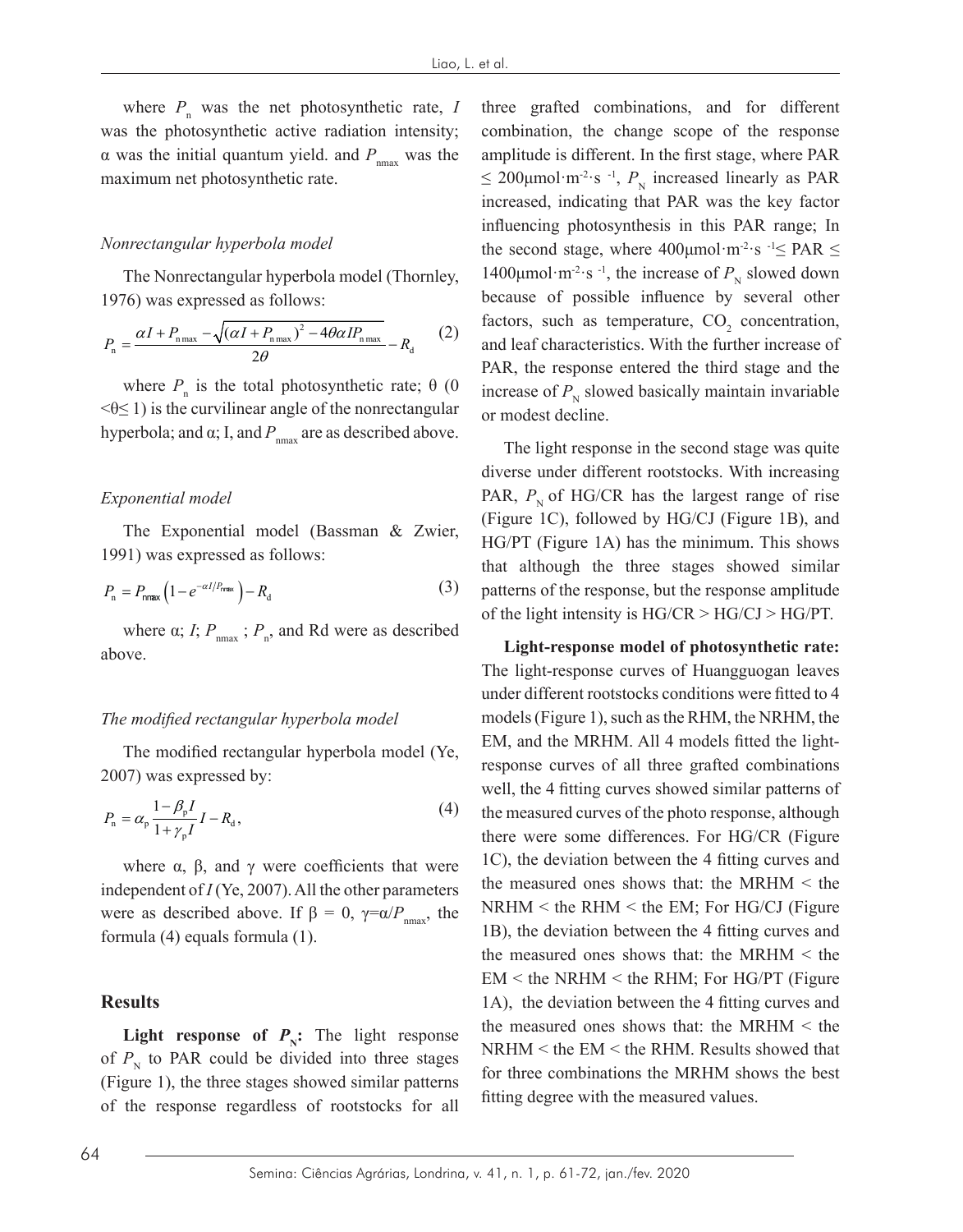

**Figure 1.** Light response of photosynthetic rate  $(P_N)$  under different rootstocks conditions in Huangguogan. And simulation of  $P_N/PAR$  curves of the three tree species by the rectangular hyperbola model; the nonrectangular hyperbola model; the exponential model; and the modified rectangular hyperbola model.  $P_N$  – net photosynthetic rate; PAR – photosynthetically active radiation; A – HG/PT; B – HG/CJ; C – HG/CR.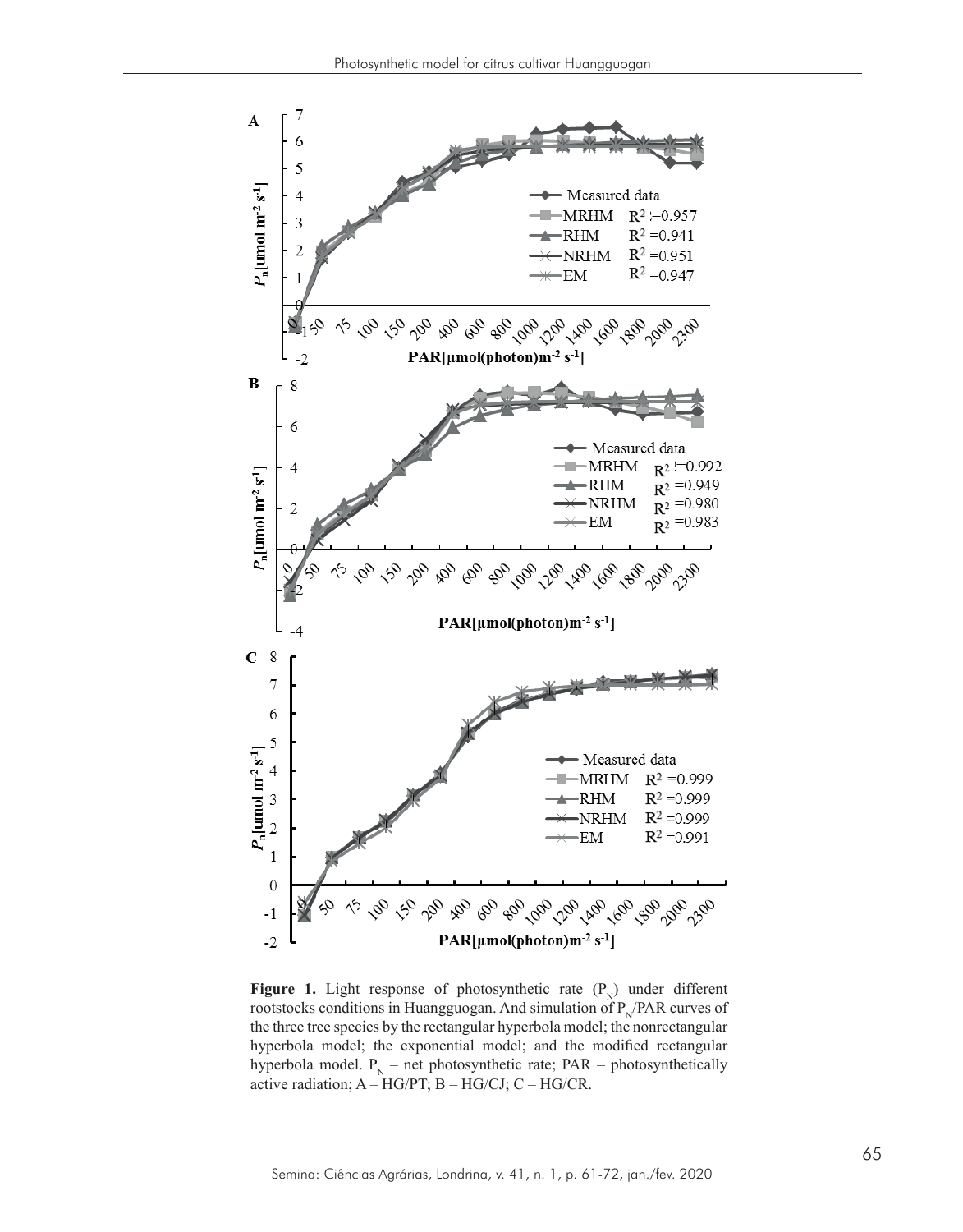For three combinations, all 4 models fitted the light-response curves well, as shown by the determination coefficients (*R*<sup>2</sup>≥94.1%), although there were some differences (Table 1). For HG/CR, the average  $R^2$  value from all 4 models were greater than 99.9%; For HG/CJ, the average  $R^2$  value from the MRHM (99.2%) was greater than that for the NRHM (98.0%), these values were followed by those of the EM  $(97.8\%)$  and the RHM  $(94.9\%)$ ; For HG/PT, the average  $R^2$  value from the MRHM (95.7%) was also greater than other models.

**Table 1**

Fitting four models to the net photosynthetic rate  $(P_N)$ -light response curves and parameters in cv.Huangguogan. Each value of  $P_N$  is the mean of 15 replicates.  $R^2$  – determination coefficient; RD – respiration rate; AQY – apparent quantumyield; LCP – light compensation point; P<sub>Nmax</sub> – maximum net photosynthetic rate; LSP – light saturation point. RHM – rectangular hyperbola model; NRHM –nonrectangular hyperbola model; EM **– exponential model; MRHM – modified rectangular hyperbola model**

| Rootstock | Light-response model | <b>AQY</b> | $R^2[\%]$ | <b>RD</b> | $P_{\frac{N_{\text{max}}}{N_{\text{max}}}}$ | <b>LSP</b> | <b>LCP</b> |
|-----------|----------------------|------------|-----------|-----------|---------------------------------------------|------------|------------|
| HG/PT     | <b>MRHM</b>          | 0.078      | 0.957     | 0.697     | 6.032                                       | 993        | 9.667      |
|           | <b>RHM</b>           | 0.101      | 0.941     | 0.791     | 7.058                                       | 310        | 8.818      |
|           | <b>NRHM</b>          | 0.053      | 0.951     | 0.673     | 6.66                                        | 257        | 12.817     |
|           | EM                   | 0.055      | 0.947     | 1.114     | 5.815                                       | 591        | 22.315     |
| HG/CJ     | <b>MRHM</b>          | 0.074      | 0.992     | 2.018     | 7.680                                       | 946        | 32.479     |
|           | <b>RHM</b>           | 0.105      | 0.949     | 2.247     | 10.207                                      | 387        | 27.379     |
|           | <b>NRHM</b>          | 0.041      | 0.980     | 1.569     | 8.828                                       | 298        | 38.540     |
|           | EM                   | 0.050      | 0.978     | 1.276     | 7.210                                       | 786        | 27.787     |
| HG/CR     | <b>MRHM</b>          | 0.051      | 0.999     | 1.049     | 7.381                                       | 3470       | 23.103     |
|           | <b>RHM</b>           | 0.053      | 0.999     | 1.081     | 9.094                                       | 431        | 23.077     |

To evaluate the accuracy of the 4 models, the residual sum of squares (RSS) was calculated according to the formula:  $RSS = \sum (yt - \hat{y}t)^2$  (Table 2), where ŷt is the measured data and yt is the fitted data; neither of these values can be 0. The greater the RSS, the greater the deviation of the measured value from the fitted value. The smaller the RSS, the better is the fit of the model to the data. The photosynthetic fitting curve of Huangguogan can be divided into three stages. When the PAR was  $0-200\mu$ mol·m<sup>-2</sup>·s<sup>-1</sup>, the rate of photosynthesis increases rapidly, all models could pass through the measured points well, except the RHM model has some points not fall on the fitted curve of HG/ CJ; while the PAR was  $400-1400 \mu$ mol $\cdot$ m<sup>-2</sup> $\cdot$ s<sup>-1</sup>, part of the measured points of the EM, the NRHM, the MRHM models did not fall on the fitted curve of

HG/PT, part of the measured points of the EM, the NRHM, the RHM models did not fall on the fitted curve of HG/CJ, but 4 models all can be well through the measured point well of HG/CR. The rate of photosynthesis were flat or falling when the PAR was  $1600-2300\mu$ mol•m<sup>-2</sup>•s<sup>-1</sup>, for HG/PT and HG/CJ, only the MRHM model can be well through the measured point well, but 4 models all can be well through the measured point well of HG/CR.

The AQY is the quantum efficiency calculated according to the number of incident photons, which reflects the power of the plant's light utilization (Table 1). The maximum initial quantum efficiency of the plant is between 0.08- 0.125 in theory and the light response curve tends to be smooth with the increased of light. For good growing crops, the average response is between 0.04-0.07 (Long,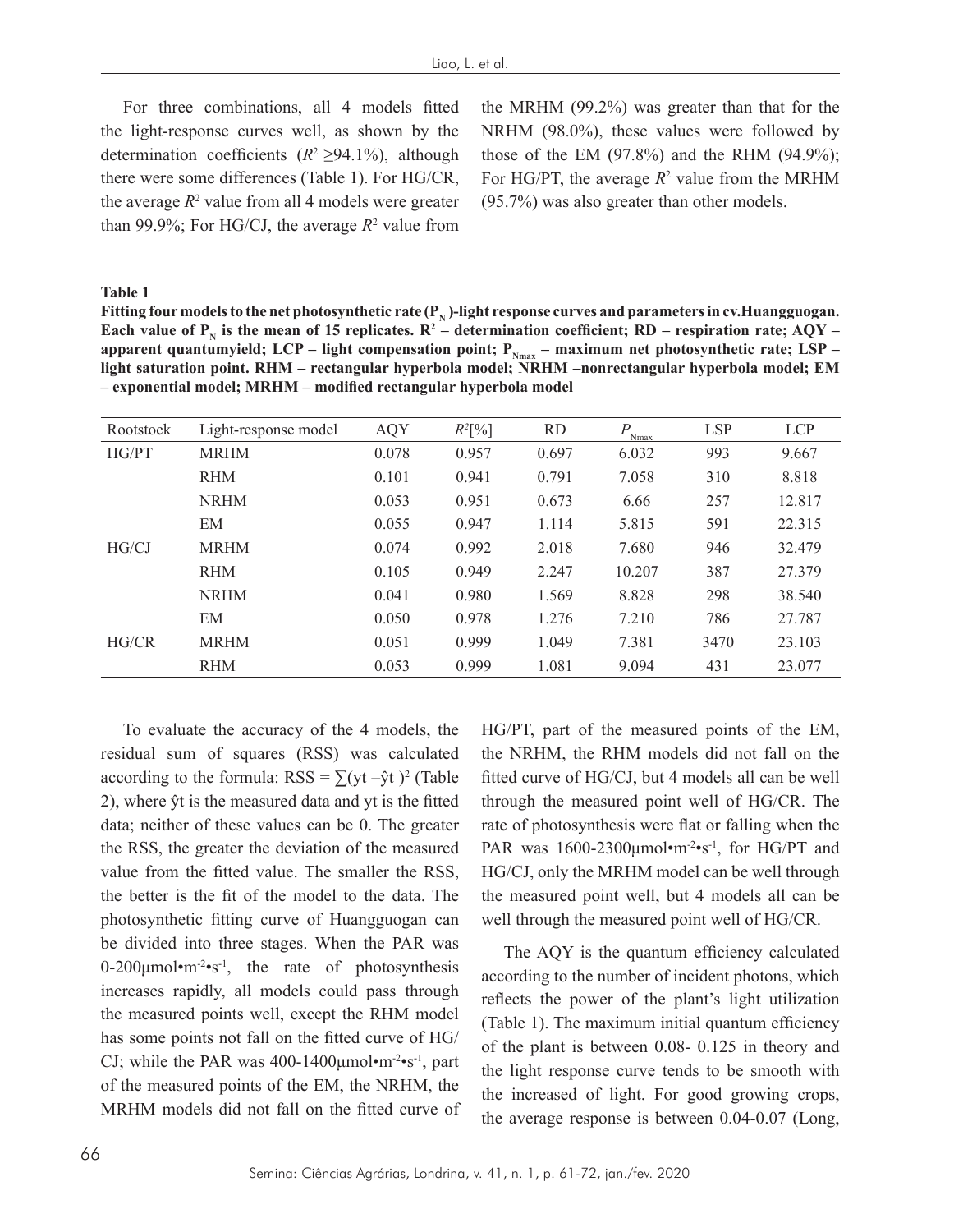Humphries, & Falkowski, 1994; Lu, Yu, Luo, & Liu, 2001). Yet AQY of some plants is lower than 0.03 even under optimal conditions (Zhang, Wan, Liu, Zhang, & Wang, 2009; Chen, Zhang, Zhang, & Wang, 2008; Xia, Zhang, Liu, Han, Chen, & Liu, 2007). The 4 model fitted the AQY of HG/PT is between 0.053-0.101, the AQY of HG/CJ is between 0.041-0.105, and the AQY of HG/CR is between 0.030-0.053 (Table 2). The AQY of Huangguogan is

between 0-0.125, that is to say the four models can be used to fit the different rootstock of Huangguogan leaves photosynthetic light response curve, the AQY of HG/CR (0.030-0.053) is at the lower limit range (0.03-0.05) of known plants (Li, 2002). indicating that the HG/CR has low ability to use weak light. For three kinds of the rootstocks, the HG/CJ, the HG/CR has the strongest and weakest ability to use weak light, respectively.

### **Table 2**

**Residual sum of squares of light-response curves fitted by four models. RHM – rectangular hyperbola model; NRHM –nonrectangular hyperbola model; EM – exponential model; MRHM – modified rectangular hyperbola model**

| Rootstock |                      | PAR [µmol m <sup>-2</sup> s <sup>-1</sup> ] |          |           |  |  |
|-----------|----------------------|---------------------------------------------|----------|-----------|--|--|
|           | Light-response model | $0 - 200$                                   | 400-1400 | 1600-2300 |  |  |
|           | <b>MRHM</b>          | 0.354                                       | 1.385    | 0.769     |  |  |
| HG/PT     | <b>RHM</b>           | 0.689                                       | 0.987    | 1.769     |  |  |
|           | <b>NRHM</b>          | 0.043                                       | 1.384    | 1.423     |  |  |
|           | EM                   | 0.065                                       | 1.811    | 1.261     |  |  |
|           | <b>MRHM</b>          | 0.266                                       | 0.233    | 0.523     |  |  |
| HG/CJ     | <b>RHM</b>           | 1.286                                       | 3.070    | 2.371     |  |  |
|           | <b>NRHM</b>          | 0.234                                       | 1.315    | 1.036     |  |  |
|           | EM                   | 0.108                                       | 1.101    | 1.059     |  |  |
|           | <b>MRHM</b>          | 0.017                                       | 0.037    | 0.005     |  |  |
| HG/CR     | <b>RHM</b>           | 0.019                                       | 0.040    | 0.018     |  |  |
|           | <b>NRHM</b>          | 0.015                                       | 0.043    | 0.012     |  |  |
|           | EM                   | 0.362                                       | 0.464    | 0.176     |  |  |

The importance of dark respiration (RD) in plant life is using photosynthetic products to provide energy for metabolism and physiological activities and to provide materials for the synthesis of various biological macromolecules (Xiong, Zeng, Xiao, Zeng, Tu, Jiang, Qiu, Wu, & Jiang, 2012). The 4 models of RD fitting rate range for HG/PT, HG/CJ and HG/CR is 0.673-1.114, 1.276-2.247 and 1.049-1.088, respectively (Table 1). The results show clearly that the HG/CJ, and the HG/PT has the strongest and weakest ability to use consumption of photosynthetic products, respectively. The maximum net photosynthetic rate

 $(P_{N_{\text{max}}})$  is an important parameter of plant growth rate, describing the maximum net light plant potential, and reflecting the maximum potential of plants can be turn the  $CO_2$  from the atmosphere into organic matter in the unit area (Xiong et al., 2012). The 4 models fitting  $P_{N_{\text{max}}}$  results shows that the the RHM, the MRHM, the NRHM, and the EM model deviation of the fitted values and the measured values of HG/PT is 7.1%, 7.5%, 9.4%, 10.9%, respectively; The 4 models fitting  $P_{N_{\text{max}}}$  results shows that the MRHM ,the RHM ,the NRHM, and the EM model deviation of the fitted values and the measured values of HG/CJ is 3.0%, 4.6%,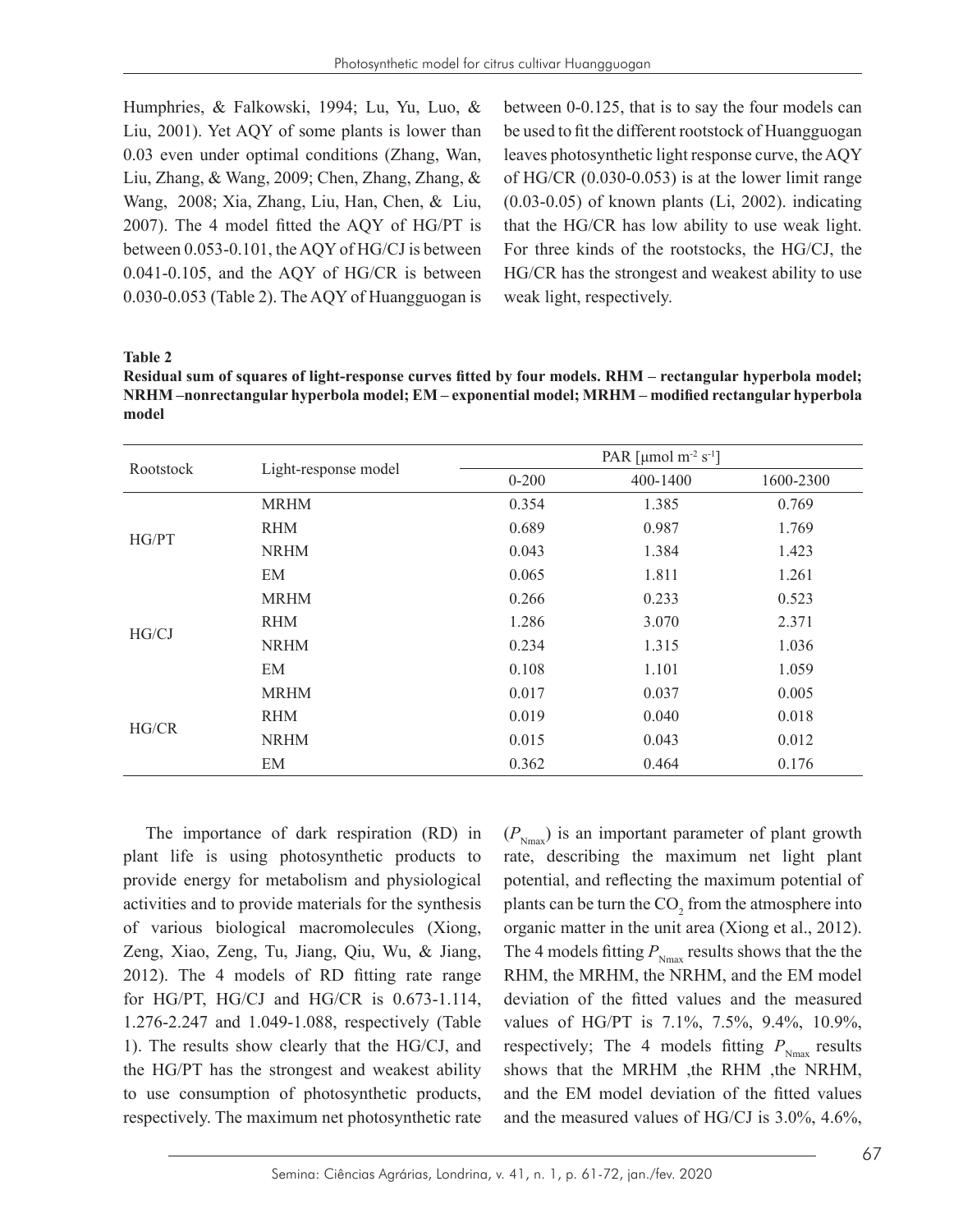8.8%, 8.9%, respectively; and the 4 models fitting  $P_{\text{Nmax}}$  results shows that the MRHM , the RHM , the NRHM, and the EM model deviation of the fitted values and the measured values of HG/CR is 3.0%, 4.6%, 8.8%, 8.9%, respectively. Thus, the results shows that the best fitted theoretical model for the  $P_{\text{Nmax}}$  is the MRHM model.

The LSP and the LCP reflect the requirement of plants for light conditions. Generally, plants with lower LSP and LCP belong to shade tolerant plants, and conversely, they belong to positive plants. (Xiong et al., 2012). There is no theoretical maximum of the RHM model, NRHM model and EM, fitting the light response data of the linear relationship between  $P<sub>N</sub>$  and PAR under weak light conditions (PAR $\leq$ 200 umol·m<sup>-2</sup>·s<sup>-1</sup>), and combined with the RHM model and NRHM model LSP can be calculated (Liu, Li, & Xie, 2016). The LSP of the EM is calculated at the maximum of 99% when the photosynthetic rate is reached (Huang, Dou, Sun, Deng, Wu, G. & Peng, 2009). 4 models fitted Saturated light intensity  $(I_{SAT})$  values of 3 kinds of rootstocks are as follows: the MRHM model is closest to the measured value, the EM is the second best, the RHM and the NRHM is far less than the measured value. The LCP of heliophyte is 9-18 umol $\cdot$ m<sup>-2</sup> $\cdot$ s<sup>-1</sup> (Pan, 2001), the LCP of Huangguogan is 8.818-39.834 (Table 1), and from the 4 models, the LCP fitting values of MRHM are most close to the measured values. the LCP of HG/PT is the lowest, which shows that the HG/PT has strong shade resistance.

Plants with lower LCP and higher LSP have stronger adaptability to light environment (Xiong et al., 2012). Comparison the LSP and LCP of 3 kinds of rootstocks shows that HG/CR has the strongest adaptability to light environment. The results of Tables 1 and 2 show that the NRHM fitted the RD the best. Therefore, the NRHM also provided the best fit for the AQY and the LCP, and the MRHM provided the best fit for the  $P_{N_{\text{max}}}$  and the LSP.

## **Discussion**

Photosynthesis is critical for support of life systems on the Earth. Each plant species has its own optimal light intensity range, soil conditions, and other environmental needs for photosynthesis. Under natural conditions, the photosynthetic rate of citrus is not only lower than  $C_3$  crops such as wheat, rice and  $C_4$  crops such as corn, but also lower than the pecans, peaches, apples, pears, grapes, blackberry, figs and other fruit (Andersen, 1991; Papadakis, Dimassi, Bosabalidis, Therios, Patakas, & Giannakoula, 2004), grafting is an effective measure to improve the photosynthetic rate of citrus. Many rootstock types are used for citrus cultivation in China, each having particular advantages and limitations when matched to different geographical regions. Huangguogan has been cultivated for over 300 years in the local, trifoliate [*Poncirus trifoliata* (L.) Raf], tangerine (*Citrus reticulata* Blanco), and Ziyang Xiangcheng [Citrus junos (Sieb.) Tanaka] are used frequently in Huangguogan grafting (Liao et al., 2016). A good rootstock should be compatible with the scion cultivar, resistant and/or tolerant to pests and diseases, and adaptable to a wide range of soil types and climatic conditions (Hernández, Pinochet, Moreno, Martínez, & Legua, 2010). Trifoliate orange is a good germplasm resources, resistance to Citrus tristeza virus (Gmitter, Xiao, Huang, Hu, Garnsey, & Deng, 1996) and *Tylenchulus semipenetrans* Cobb (Casde, Tucker & Krezdom,1993). Another important citrus rootstock in China is tangerine, in Sichuan and Fujian province, tangerine is shown as developed root system, resistance to drought, desert, salt, and root rot. Ziyang Xiangcheng is a good rootstock in alkaline soil, it had strong resistance and tolerance to environmental factors and it is good in fruit quality, adaptability is wide. In this study, the photosynthetic capacity of different kinds of rootstocks is notably different, that is to say grafting can change the photosynthetic characteristics of Huangguogan. The results in this study suggested that with the climate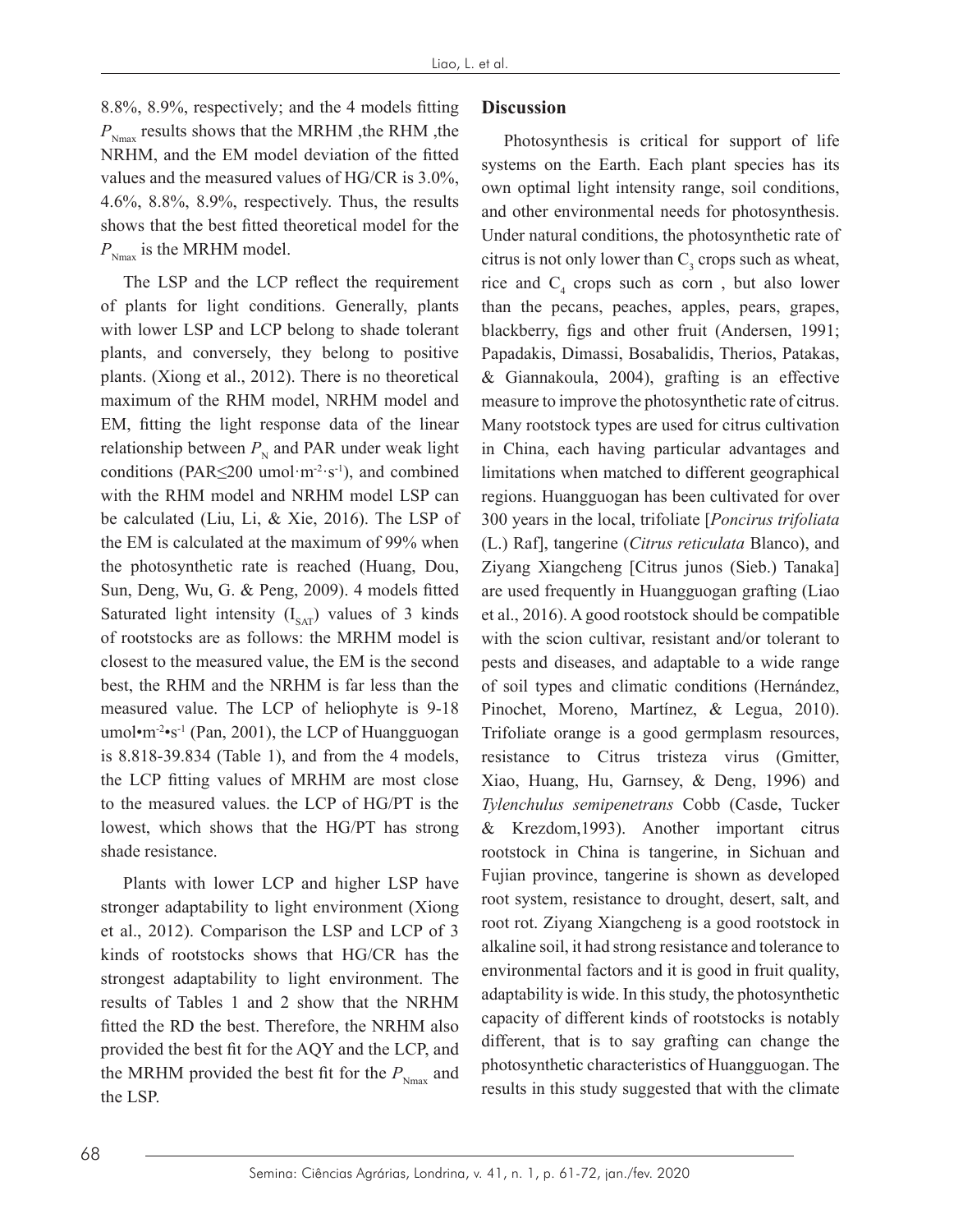conditions in Chengdu, SiChuan province, the value of photosynthesis rate of HG/CJ is the greatest, with Ziyang Xiangcheng grafting has heavy development potentiality.

Light response models are essential for studying responses of photosynthesis. Photosynthesis of plant leaves under low light is helpful to determine whether photosynthetic apparatus is functioning normally, and the range of light saturation points in photosynthesis can be measured to understand the photosynthetic capacity of plants under saturated light (Zeng, Yuan, & Shen, 2002). Many static plant response models (Webb et a1., 1974; Jassby & Platt, 1976; Marshall & Biscoe, 1980; Bassman & Zwier, 1991) and dynamic light response models (Farquhar, Caemmerers & Berry, 1980; Falkowski & Wirick, 1981; Fasham & Platt, 1983; Megard, Tonkyn & Senti, 1984; Eilers & Peeters, 1988; Hand, Warren, & Acock,1993; Zonneveld, 1998; Rubio, Camacho, Sevilla, Chisti, & Grima, 2003) are now available. The RHM, the NRHM, and the EM are the most widely used. These models are usually evaluated qualitatively (Duan & Zhang, 2009; Lang et al., 2013), which restricts their accuracy in determining how well the data fit the models. In the practical application, it is found that the maximum net photosynthetic rate is much higher than the measured value when fitting the photo response data with these models (Steel, 1962; Evans, Jakonbsen & Ogren, 1993; Ye, 2007; Posada, Lechowicz & Kitajima, 2009), and the light saturation point is much smaller than the measured value (Ye & Wang 2009; Chen, Peng, Yang, Chen, & Ou-Yang 2011), and it can't fit the response data of photosynthesis rate decrease with the increase of light intensity after light saturation point (Evans et al., 1993; Yu, Zhang, Liu & Shi, 2004). There is evidence that the MRHM may overcome disadvantages of the three former models and fit light-response curves and main parameters of photosynthesis more accurately (Ye & Yu, 2008). The MRHM has been applied mainly to crops and herbaceous plants under different temperatures or different carbon dioxide concentrations (Ye & Wang, 2009). The AQY is an important indicator of light utilization efficiency by plants. Our study shows that rootstocks is an important factor affecting plant AQY, However, the exact quantitative relationship between rootstocks and AQY is not clear. Recently, a number of models have been quantitatively evaluated by calculating the mean absolute error, the mean square error, or the root mean square error (Chen et al., 2011; Li, Yang, & Zhang, 2011). However, these evaluation indices have limitations in evaluating the fit of different parameters. In this study, the RRS was used to address this difficulty. The result showed that the MRHM fitted best the  $P_{\text{N}}$  light-response curves and parameters and the NRHM provided the next best fit. It was followed by the EM and the RHM. The order of the models from best to worst fit was consistent with the results of studies on *Ziziphus jujuba* var. *spinosus* (Xia et al., 2014) and winter wheat (Li et al., 2011). The MRHM fitted the  $P_{N_{\text{max}}}$  and the LSP well, and the NRHM fitted the RD, the AQY, and the LCP. These data indicated that the MRHM is suitable for light-response parameters at high light intensities and the NRHM is suitable for response parameters at low light intensities (Xia et al., 2014).

Therefore, the MRHM its advantages still hold when applied to citrus plants under different rootstocks conditions.

# **Conclusion**

Our experiment conducted to study the light response of photosynthesis in Huangguogan under different citrus rootstocks conditions revealed that the thresholds required to reach the light-saturated net photosynthetic rate varied among these three graft combinations. Our results showed that the photosynthetic rate of different rootstocks were different, and the value of photosynthesis rate of HG/CJ is the greatest. Although the MRHM did not generate the best fit for LCP and RD, it did provide the best fit for LSP and  $P_{N_{\text{max}}}$ , when compared with the other three models (the RHM, the EM,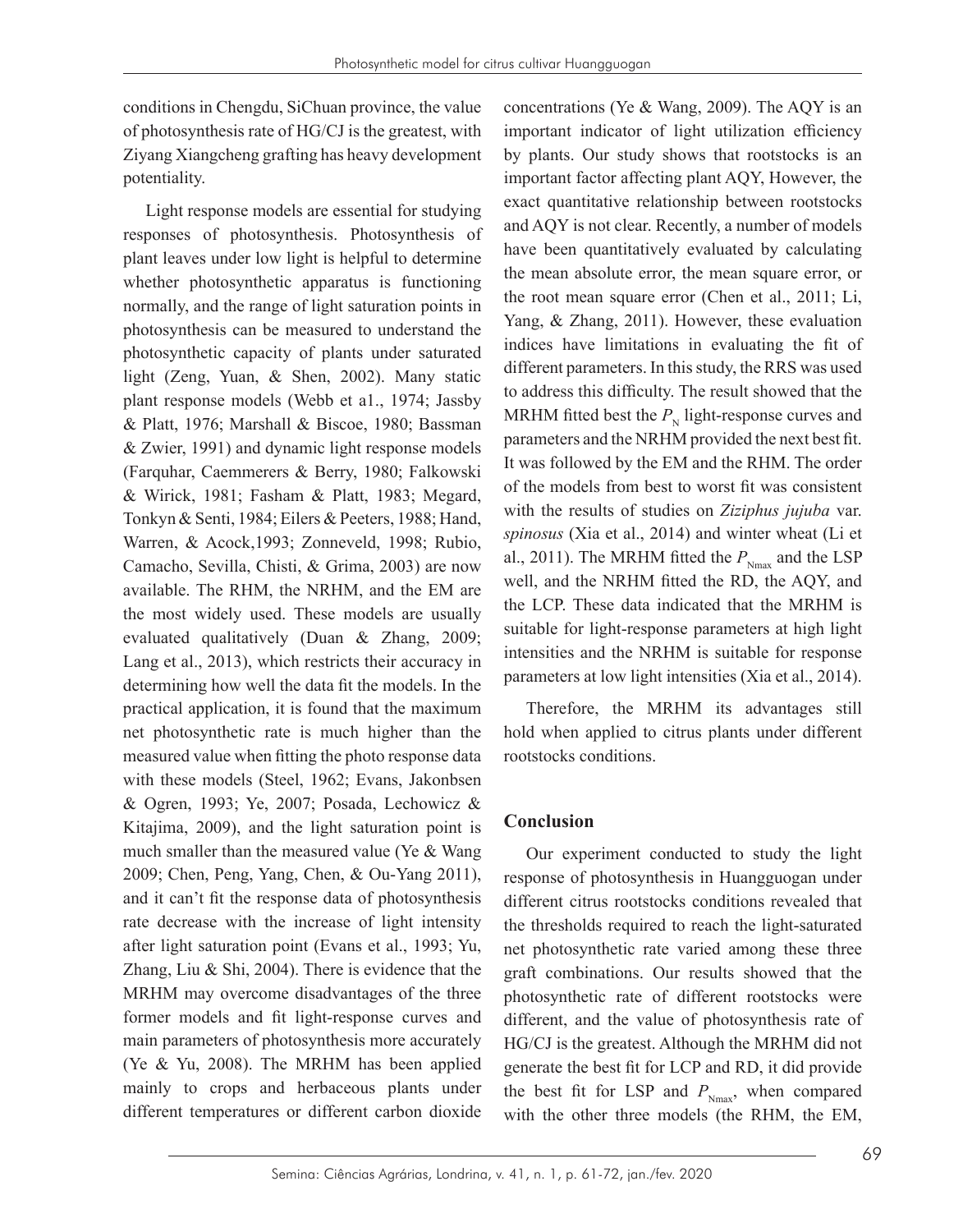and the NRHM). Moreover, among four models discussed, only the MRHM could successfully fit the light-response curves of photosynthesis and all parameters (LCP, LSP, RD,  $P_{_{\text{Nmax}}}$ ).

## **References**

- Andersen, P. C. (1991). Leaf gas exchange of 11 species of fruit crops with reference to sun-tracking / nonsun-tracking responses. *Canadian Journal of Plant Science*, *71*(4), 1183-1193. doi: 10.4141/cjps91-166
- Baly, E. C. (1935). The kinetics of photosynthesis. *Proceedings of the Royal Society B: Biology Sciences, 117*(804), 218-239. doi: 10.1038/134933a0
- Bassal, M. (2009). Growth, yield and fruit quality of 'Marisol' clementine grown on four rootstocks in Egypt. *Scientia Horticulturae, 119*, 132-137. doi: 10.1016/j.scienta.2008.07.020
- Bassman, J., & Zwier, J. C. (1991). Gas exchange characteristics of Populus trichocarpa, Populus deltoids and *Populus trichocarpa* × *P. deltoids* clone. *Tree Physiology*, *8*(1), 145-159. doi: 10.1093/ treephys/8.2.145
- Blankenship, R. E. (2002). *Molecular mechanisms of photosynthesis.* Oxford: Blackwell Sci.
- Castle, W. S., Baldwin, J. C., & Muraro, R. P. (2010). Performance of 'Valencia' sweet orange trees on 12 rootstocks at two locations and an economic interpretation as a basis for rootstock selection. *Hortscience A Publication of the American Society for Horticultural Science, 45*(454), 523-533.
- Casde, W. S., Tucker, D. H., & Krezdom, A. H. (1993). *Rootstocks for Florida citrus*. Gainesville: University of Florida.
- Chen, J., Zhang, G. C., Zhang, S. Y., & Wang, M. J. (2008). Response processes of Aralia elata photosynthesis and transpiration to light and soil moisture. *Chinese Journal of Applied Ecology, 19*(6), 1185-1190. doi: 10.13287/j.1001-9332.2008.0225
- Chen, Z. Y., Peng, Z. S., Yang, J., Chen, W. Y., & Ou-Yang, Z. M. (2011). A mathematical model for describing light-response curves in *Nicotiana tabacum* L. *Photosynthetica, 49*(3), 467-471. doi: 10.1007/s11099-011-0056-5
- Duan, A. G., & Zhang, J. G. (2009). Selection of models of photosynthesis in response to irradiance and definition of attribute of weak light. *Forest Research, 22*(6), 765-771. doi: 10.1007/978-1-4020-9623-5\_5
- Eilers, P. H. C., & Peeters, J. C. H. (1988). A model for the relationship between light intensity and the rate of photosynthesis in phytoplankton. *Ecological Modelling*, *42*(3), 199-215. doi: 10.1016/0304- 3800(88)90057-9
- Evans, J. R., Jakonbsen, I., & Ogren, E. (1993). Photosynthetic light-response curves. *Planta*, *189*(2), 191-200. doi: 10.1007/bf00195075
- Falkowski, P. G., & Wirick, C. D. (1981). A simulation model of the effects of vertical mixing on primary productivity. *Marine Biology*, *65*(1), 69-75. doi: 10.1007/BF00397069
- Farquhar, G. D., Caemmerers, S., & Berry, J. A. (1980). A biochemical model of photosynthetic  $CO<sub>2</sub>$ assimilation in leaves of  $C_3$  species. *Planta*, 149(1), 78-90. doi: 10.1007/BF00386231
- Fasham, M. J. R., & Platt, T. (1983). Photosynthesis response of phytoplankton to light: a physiological model. *Proceedings of the Royal Society B: Biology*  Sciences, *219*(1217), 355-370. doi: 10.1098/ rspb.1983.0078
- Forner-Giner, M. A., Alcaide, A., Primo-Millo, E., & Fomer, J. B. (2003). Performance of 'Navelina' orange on 14 rootstocks in Northern Valencia. *Scientia Horticulturae, 98*, 223-232. doi: 10.1016/ S0304-4238(02)00227-3
- Georgiou, A. (2002). Evaluation of rootstocks for 'Clementine' mandarin in Cyprus. *Scientia Horticulturae, 93*(1), 29-38. doi: 10.1016/s0304- 4238(01)00311-9
- Gmitter, F. G., Xiao, S. Y., Huang, S., Hu, X. L., Garnsey, S. M., & Deng, Z. (1996). A localized linkage map of the citrus tristeza virus resistance gene region. *Theoretical and Applied Genetic*, *92*(6), 688-695. doi: 10.1007/BF00226090
- González-Mas, M. C., Llosa, M. J., & Quijano, A. (2009). Rootstock effects on leaf photosynthesis in 'Navelina' trees grown in calcareous soil. *Hortscience, 44*(2), 280-283. doi: 10.21273/HORTSCI.44.2.280
- Govindjee, Krogmann D. (2004). Discoveries in oxygenic photosynthesis (1727-2003): A perspective. *Photosynthesis Research,* 80(1-3), 15-57. doi: 10.1023/b:pres.0000030443.63979.e6
- Hand, D. W., Warren, W. J. W., & Acock, B. (1993). Effects of light and  $CO<sub>2</sub>$  on net photosynthetic rates of stands of aubergine and *Amaranthus. Annals of Botany*, *71*(3), 209-216. doi: 10.1006/ anbo.1993.1026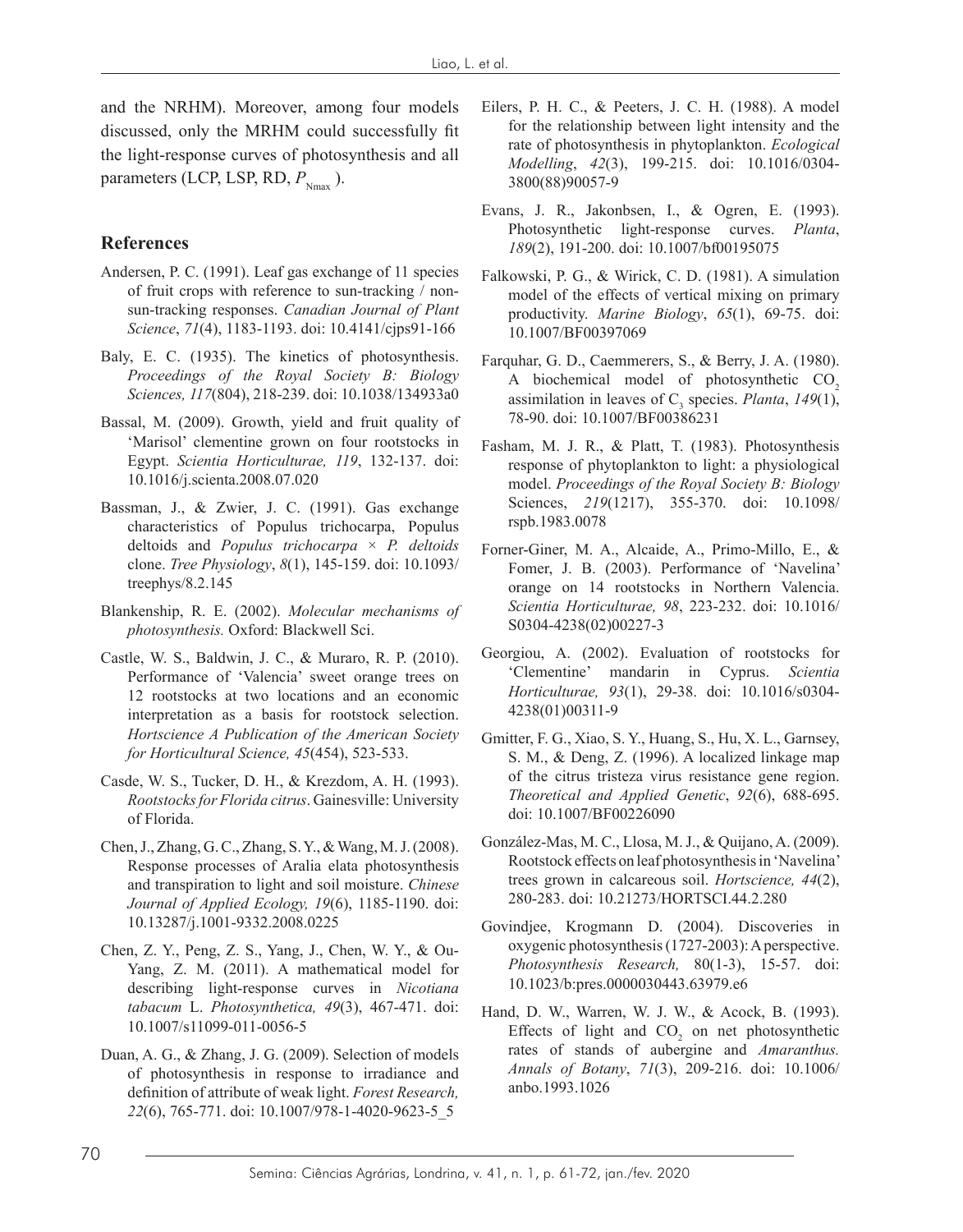- Hernández, F., Pinochet, J., Moreno, M. A., Martínez, J. J., & Legua, P. (2010). Performance of Prunus rootstocks for apricot in Mediterranean conditions. *Scientia Horticulturae, 124*(3), 354-359. doi: 10.1016/j.scienta.2010.01.020
- Huang, H. Y., Dou, X. Y., Sun, B. Y. Deng, B., Wu, G., & Peng, C. (2009). Comparison of photosynthetic characteristics in two ecotypes of Jatropha curcas in summer. *Acta Ecologica Sinica, 29*(6), 2861-2867. doi: 10.3321/j.issn:1000-0933.2009.06.012
- Jassby, A. D., & Platt, T. (1976). Mathematical formulation of the relationship between photosynthesis and light for phytoplankton. *Limnology and Oceanography*, *21*(4), 540-547. doi: 10.4319/lo.1976.21.4.0540
- Liao, L., Cao, S. Y., Rong, Y., & Wang, Z. H. (2016). Effects of grafting on key photosynthetic enzymes and gene expression in the citrus cultivar Huangguogan. *Genetics and Molecular Research, 15*(1), 1-10. doi: 10.4238/gmr.15017690
- Lang, Y., Wang, M., Zhang, G. C., & Zhao, Q. K. (2013). Experimental and simulated light responses of photosynthesis in leaves of three tree species under different soil water conditions. *Photosynthetica*, *51*(3), 370-378. doi: 10.1007/s11099-013-0036-z
- Li H.S. (2002). *Modern Plant Physiology.* Beijing: Higher Education Press.
- Li, Y. X., Yang, Z. Q., & Zhang, F. C. (2011). Applicability of different photosynthesis models for winter wheat in the Lower Yangtze River. *Chinese Journal of Agrometeorology, 32*(4), 588-592. doi: 10.3969/j. issn.1000-6362.2011.04.018
- Liu, Q., Li, F. R., & Xie, L. F. (2016). Optimal model of photosynthesis-light response curve in canopy of planted Larix olgensis tree. *Chinese Journal of Applied Ecology*, *2*(8), 2420-2428. doi: 10.13287/ j.1001-9332.201608.023
- Long, S. P., Humphries, S., & Falkowski, P. G. (1994). Photo inhibition of photosynthesis in nature. *Annual Review of Plant Physiology and Plant Molecular Biology*,*45*(1), 633- 662. doi: 10.1146/annurev. pp.45.060194.003221
- Lu, P. L., Yu, Q., Luo Y., & Liu, J. D. (2001). Fitting light response curves of photosynthesis of winter wheat. *Agricultural Meteorology*, *22*(2), 12-14. doi: 10.3969/j.issn.1000-6362.2001.02.003
- Marshall, B., & Biscoe, P. V. (1980). A model for  $C_3$  leaves describing the dependence of net photosynthesis on irradiance. *Journal of Experimental Botany*, *31*(120), 29-39. doi: 10.1093/jxb/31.1.41
- Megard, R. O. D., Tonkyn, W., & Senti, W. H. (1984). Kinetics of oxygenic photosynthesis in planktonic algae. *Journal of Plankton Research, 6*(2), 325-337. doi: 10.1093/plankt/6.2.325
- Morinaga, K., & Ikeda, F. (1990). The effects of several rootstocks on photosynthesis, distribution of photosynthetic product, and growth of young satsuma mandarin trees. *Journal of the Japanese Society for Horticultural Science, 59*(1), 29-34. doi: 10.2503/jjshs.59.29
- Pan, R. C. (2001). *Plant Physiology.* Beijing: Higher Education Press.
- Papadakis, I. E., Dimassi, K. N., Bosabalidis, A. M. Therios, I. N., Patakas, A., & Giannakoula, A. (2004). Effects of B excess on some physiological and anatomical pararneters of 'Navelina' orange plants grafted on two rootstocks. *Environmental & Experimental Botany, 51*(2), 247-257. doi: 10.1016/j. envexpbot.2003.11.004
- Peng, S. (2000). Single-leaf and canopy photosynthesis of rice. *Studies in Plant Science, 7*(1), 213-228. doi: 10.1016/S0928-3420(00)80017-8
- Hardy, B., Sheehy, J. E., & Mitchell, P. L. (2000). Redesigning rice photosynthesis to increase yield. *Studies in Plant Science, 7*(1), 7-10. doi: 10.2135/ cropsci2002.2227
- Posada, J. M., Lechowicz, M. J., & Kitajima, K. (2009). Optimal photosynthetic use of light by tropical tree crowns achieved by adjustment of individual leaf angles and nitrogen content. *Annals of Botany*, *103*(5), 795-805. doi: 10.1093/aob/mcn265
- Rodríguez-Gamir, J., Intrigliolo, D. S., Primo-Millo, E., & Forner-Giner, M. A. (2010). Relationships between xylem anatomy, root hydraulic conductivity, leaf/ root ratio and transpiration in citrus trees on different rootstocks. *Physiologia Plantarum, 139*(2), 159-169. doi: 10.1111/j.1399-3054.2010.01351.x
- Robert, E. S., Mark, A., & John, S. B. (1984). Kok effect and the quantum yield of photosynthesis. *Plant Physiology, 75*(1), 95-101. doi: 10.1104/pp.75.1.95
- Rubio, F. C., Camacho, F. G., Sevilla, J. M. F., Chisti, Y., & Grima, E. M. (2003). A mechanistic model of photosynthesis in microalgae. *Biotechnology and Bioengineering*, *81*(4), 459-473. doi: 10.1002/ bit.10492
- Steel, J. H. (1962). Environmental control of photosynthesis in the sea. Limmol. *Oceanogr, 7*(2), 137-150. doi: 10.4319/lo.1962.7.2.0137